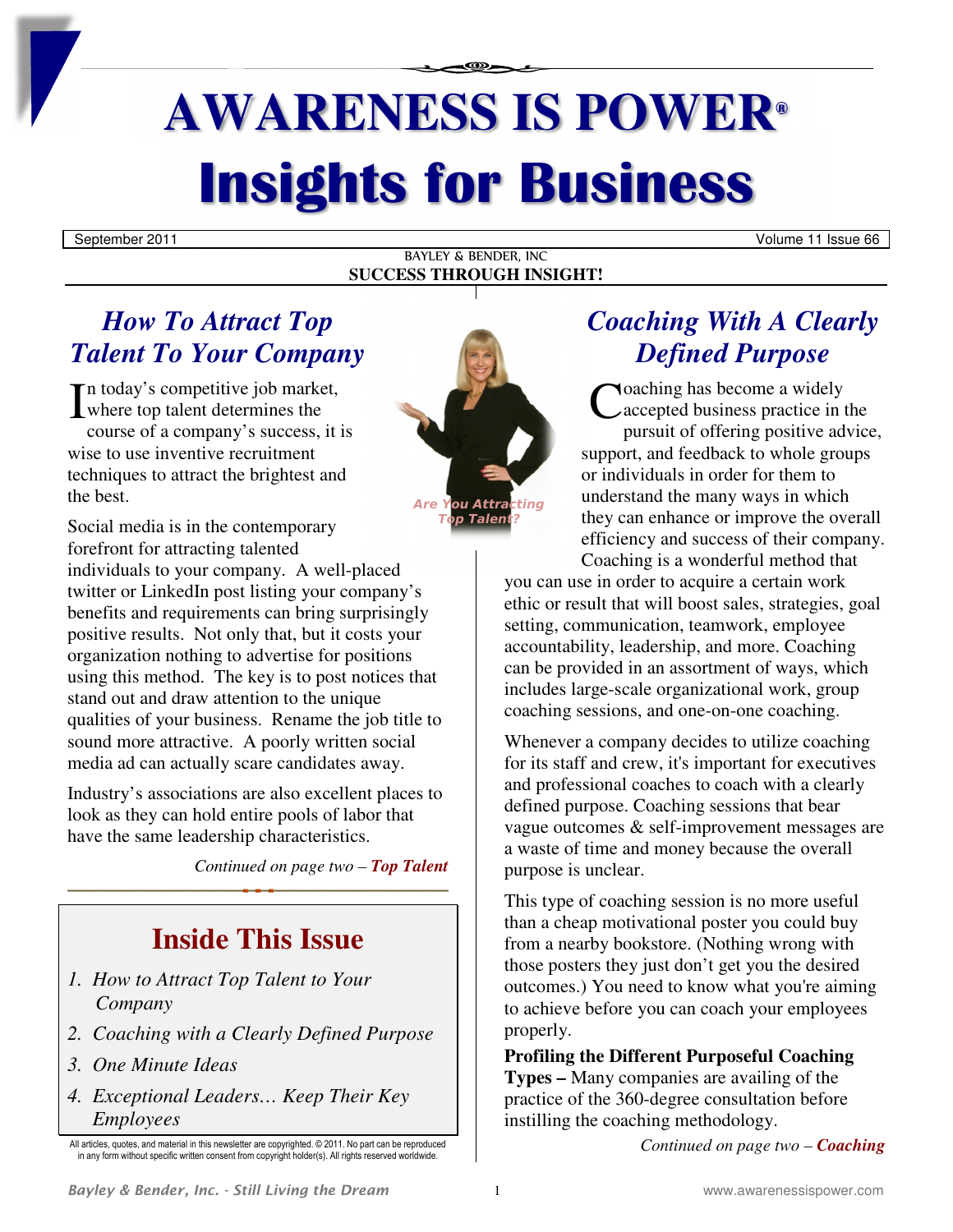#### *Continued from page one – Top Talent*

An untold number of talented job recruits are passive job seekers who find their positions through referral by another person in the same industry.

Networking events give small businesses the chance to get higher visibility in their industries and they afford the possibility of identifying potential employees. They also allow businesses to stay in touch with and remain fresh on the minds of their contacts and

relationships.

### *The interview process itself is one of the most important steps in attracting top talent.*



In the interview, the potential employee can show

you what he or she can do, and it's also the perfect opportunity for the company's benefits to go on display. You can expose your company's competitive edge to the recruit.

People who represent your company in the hiring process must become convincing ambassadors for your company. The bottom line is that when the talented job candidate reviews all of his offers, it is important that your job offer stand out among the rest.

By offering attractive monetary incentives, companies can attract talented workers. However, non-monetary incentives are also important. Things such as company get-togethers can give the candidate a satisfying sense of unity and connectedness. However, offering equity shares of the company can accomplish this as well. If the economic crisis prevents a particular organization from offering competitive salary rates, the equity route can be an impressive way to compensate.

If you have any questions about this article, or about how we can help you with your current hiring needs, contact us today!  $\blacklozenge$ 

~ Written for us by our associate Gary Sorrell, Sorrell Associates, LLC. Copyright protected worldwide.

*"You are only as strong as your purpose; therefore let us choose reasons to act that are big, bold, righteous and eternal." ~ Barry Munro* 

#### *Continued from page one – Coaching*

This allows workers to use their own professional or life experiences in a beneficial manner to produce cooperative attitudes even with superiors. Every time a firm is viewed to be performing poorly, a professional business coach is usually employed to improve outcomes. However, these specialists could also be utilized when a business is successful. Coaches usually specialize in a variety of areas such as leadership coaching, corporate coaching, and executive coaching.

An employer or manager can also coach his staff by himself while opting to hire a business coach to handle organization-level coaching. In terms of hiring a coach for corporate coaching, it's best for business professionals—whether it's the employer or his employees—to share their woes with someone they trust. A coach who knows what he's doing will more likely help you revolutionize your company and set new and exciting proposals in motion. An effective coach is someone who's willing to build bridges of trust between himself and his client.

#### **An Assessment of Purposeful Employer Coaching**

Whenever you're required to coach your employees, it's advisable for you to mention



specific instances when they have performed well in their job in order to boost their morale and increase their motivation. A great coach would never say, "You're usually doing an excellent job!" to their workers. Recent, specific praise is important. In contrast, you need to mention problems without any editorializing in order to get straight to the heart of the matter. Keep discussions civil and professional in manner while keeping feelings out of the coaching session and focus on actions / results.

You need to state the problem and then offer constructive ways to prevent it from happening again.

What's more, you should practice what you preach: set a good example for your employees to follow in order for them to put more stock in what you're saying.

~ Written for us by our associate Gary Sorrell, Sorrell Associates, LLC. Copyright protected worldwide.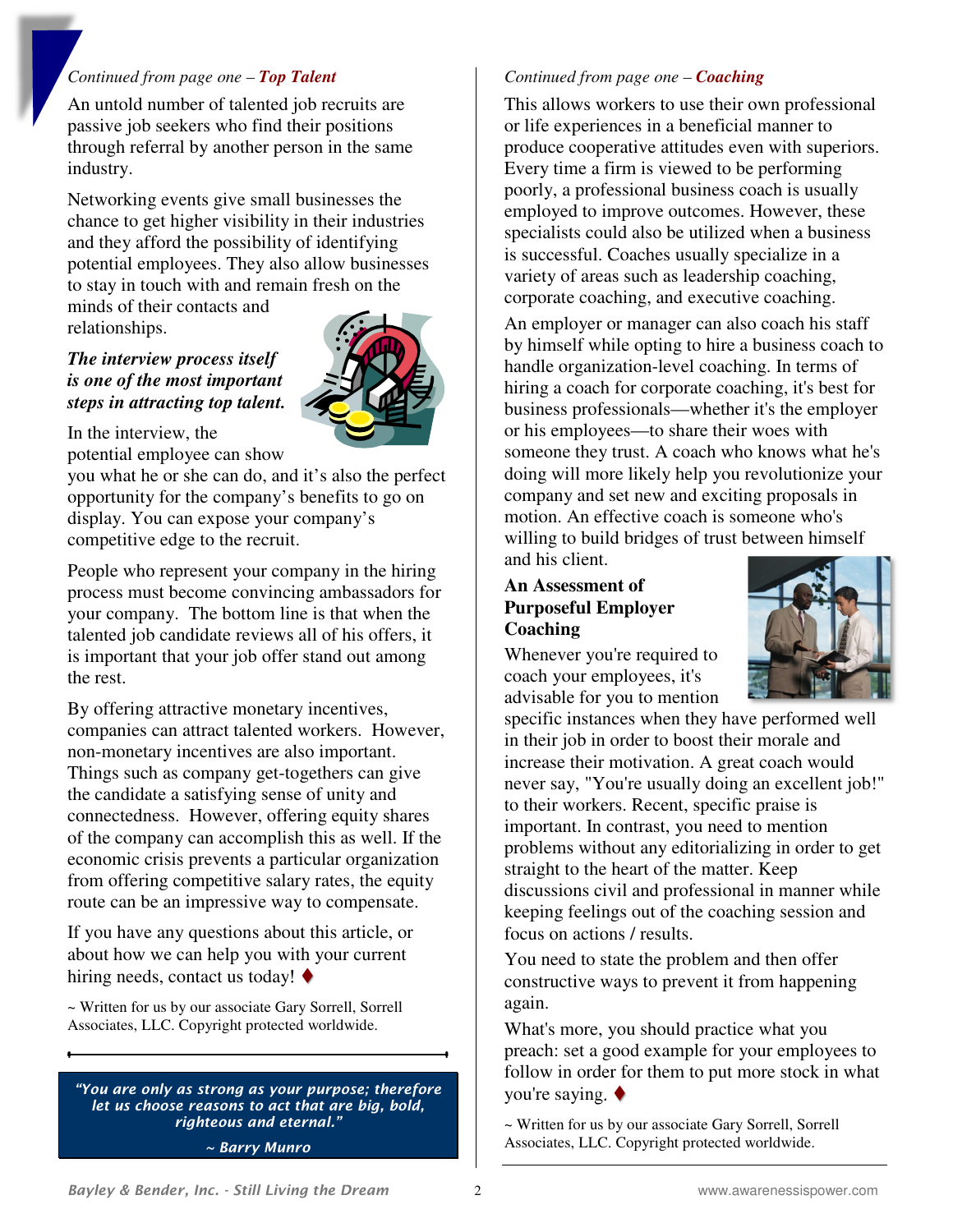### *What are the best, most talented individuals looking for when they start looking for another job?*

alented job candidates understand that they are the glue that holds Talented job candidates understand that they are the glue that hold<br>
contemporary companies together. Today, they hold much more<br>
lowers as then they did twenty years aso. Therefore, it helps leverage than they did twenty years ago. Therefore, it helps employers to know what the best, most talented individuals seek in a potential place of employment.

Providing talented employees with perks are essential. Monetary benefits are important, of course. Things such as retirement accounts and good insurance benefits matter a great deal. However, these days, the most talented candidates are seeking more. The potential for professional



growth ranks highest after money. The good candidates are more likely to accept the jobs that offer them the greatest potential for professional growth. No one wants to be stuck in a dead-end job, regardless of how well it pays.

Second on the list of importance is the aspect of choice and control. The best recruits want options and choices within the confines of the organizational boundaries. They want to be able to make decisions about what is best for their own careers, as well as for the organization, without constant scrutiny. It is no longer acceptable to offer rigid, pre-determined job descriptions. Instead, talented professionals are attracted to jobs that will allow them to be creative and think outside the box. They want an attentive audience to listen to their ideas for change and they want to work for companies who will share their ideas for growth potential every step of the way. Top talent is attracted to the idea of lateral moves within the organization as well as moves up the ladder of success. They are attracted to the challenges of trying new things and gaining additions to their skill sets.

The majority of talented recruits want to be team players that are associated closely with other talented professionals who share their ideals and missions for the company and as individuals. These types tend to have elevated levels of integrity and want their co-workers to hold the same things important. They want to be challenged regularly, both by their assignments, as well as by their fellow team members. Truly talented professionals want to make impacts that help determine the outcomes of their projects and to know that if they leave the company, they will be well remembered for having worked there.  $\blacklozenge$ 

~ Written for us by our associate Gary Sorrell, Sorrell Associates, LLC. Copyright protected worldwide. All rights reserved.

> *"Ordinary people think merely of spending time. Great people think of using it." ~ Unknown*



### **Gallup Daily News**

Gallup has studied human nature and behavior for more than 75 years. Gallup's reputation for delivering relevant, timely, and visionary research on what people around the world think and feel is the cornerstone of the organization.

Gallup employs many of the world's leading scientists in management, economics, psychology, and sociology, and our consultants assist leaders in identifying and monitoring behavioral economic indicators worldwide. Gallup consultants help organizations boost organic growth by increasing customer engagement and maximizing employee productivity through measurement tools, coursework, and strategic advisory services. Gallup's 2,000 professionals deliver services at client organizations, through the Web, at Gallup University's campuses, and in more than 40 offices around the world.

Check it out at www.Gallup.com

View my profile on Find me on Linked in Facebook<sup>1</sup>

Don't miss next month's issue. Subscribe now!

AWARENESS IS POWER®  *Insights for Business* 

2024 Powder Mill Rd Silver Spring, MD 20903

Tel: 301-439-8317

E-mail: aip@awarenessispower.com

Visit Our Web Site at: www.awarenessispower.com

12 Issues For Only \$97